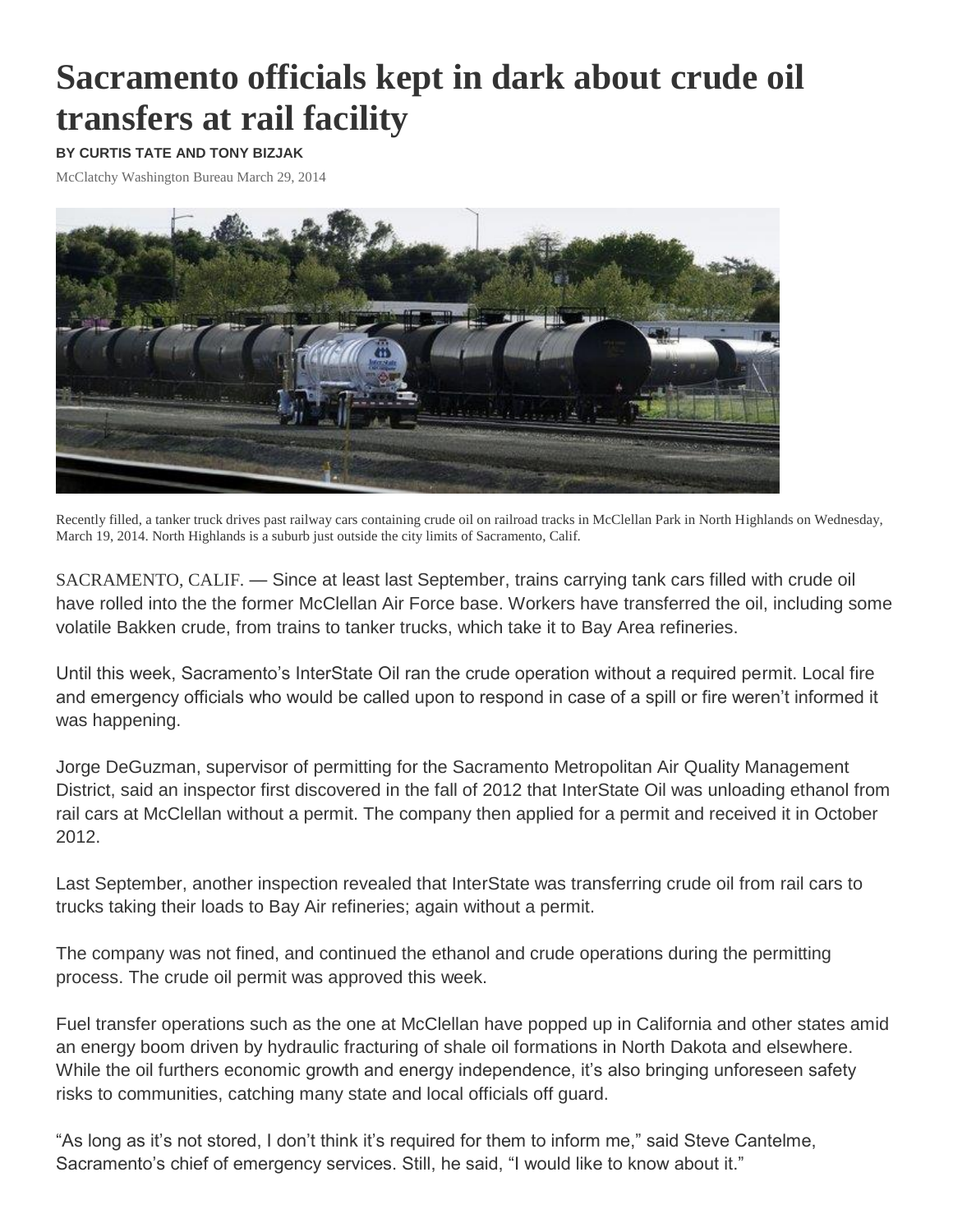State and local governments have scant jurisdiction over the movement of goods on rail lines, which is generally a matter for the federal government.

Federal regulators and the rail industry have taken voluntary steps to improve the safety of such shipments, including reduced speeds, more frequent inspections and using safer routes. They're also working on a safer design for tank cars. But some state and local officials feel the response hasn't matched the risk they face.

Fiery derailments in Alabama, North Dakota and Canada in the past several months have raised safety and environmental concerns about rail shipments of crude. On July 6, a 72-car train of crude oil from North Dakota broke loose, rolled down a hill and derailed in the lakeside village of Lac-Megantic, Quebec. The unusually volatile oil fed a raging fire and powerful explosions that leveled the center of town. Of the 47 people who were killed, five vanished without a trace.

The issue has received limited attention in California because the state has continued to rely on its traditional petroleum supply, which arrives on marine tankers.

But that's changing. In December 2012, the state received fewer than 100,000 barrels of oil by rail. A year later, it was receiving nearly 1.2 million, according to the California Energy Commission.

"It potentially could be a fatal issue here in Sacramento," Cantelme said.

The state projects that within two years, California could receive a quarter of its petroleum supply by rail. That would mean at least six trains of 100 tank cars every day, or 500,000 barrels of oil, passing through the capital. The capacity of the proposed Keystone XL pipeline is 830,000 barrels.

InterState officials declined a request by The Sacramento Bee to observe the McClellan operations. The company also declined to answer questions The Bee sent last week about the facility, including how frequently the transfers take place and what safety precautions are taken.

In an emailed statement, the company's president, Brent Andrews, said InterState has "the highest regard for safety procedures" and is "very thorough in our education and training with our employees."

InterState's new permit allows it to transfer about 11 million gallons of crude oil and ethanol a month at McClellan.

"That's a lot," said Darren Taylor, assistant chief of operations at the Sacramento Metropolitan Fire Department.

Neither McClellan Business Park, where the operation takes place, nor Patriot Rail, the short line railroad that switches the cars there, were required to verify that InterState had the necessary permits.

Another company, Carson Oil, was unloading ethanol at McClellan without a permit, but has since received one. Carson, based in Portland, Ore., is also seeking a permit to unload crude oil at McClellan in hopes of securing a contract. Carson did not return phone messages and emails requesting comment.

"If we don't see anything alarming, we don't shut a business down just because they missed some paperwork," DeGuzman said. "The inspector felt it was a paperwork procedure."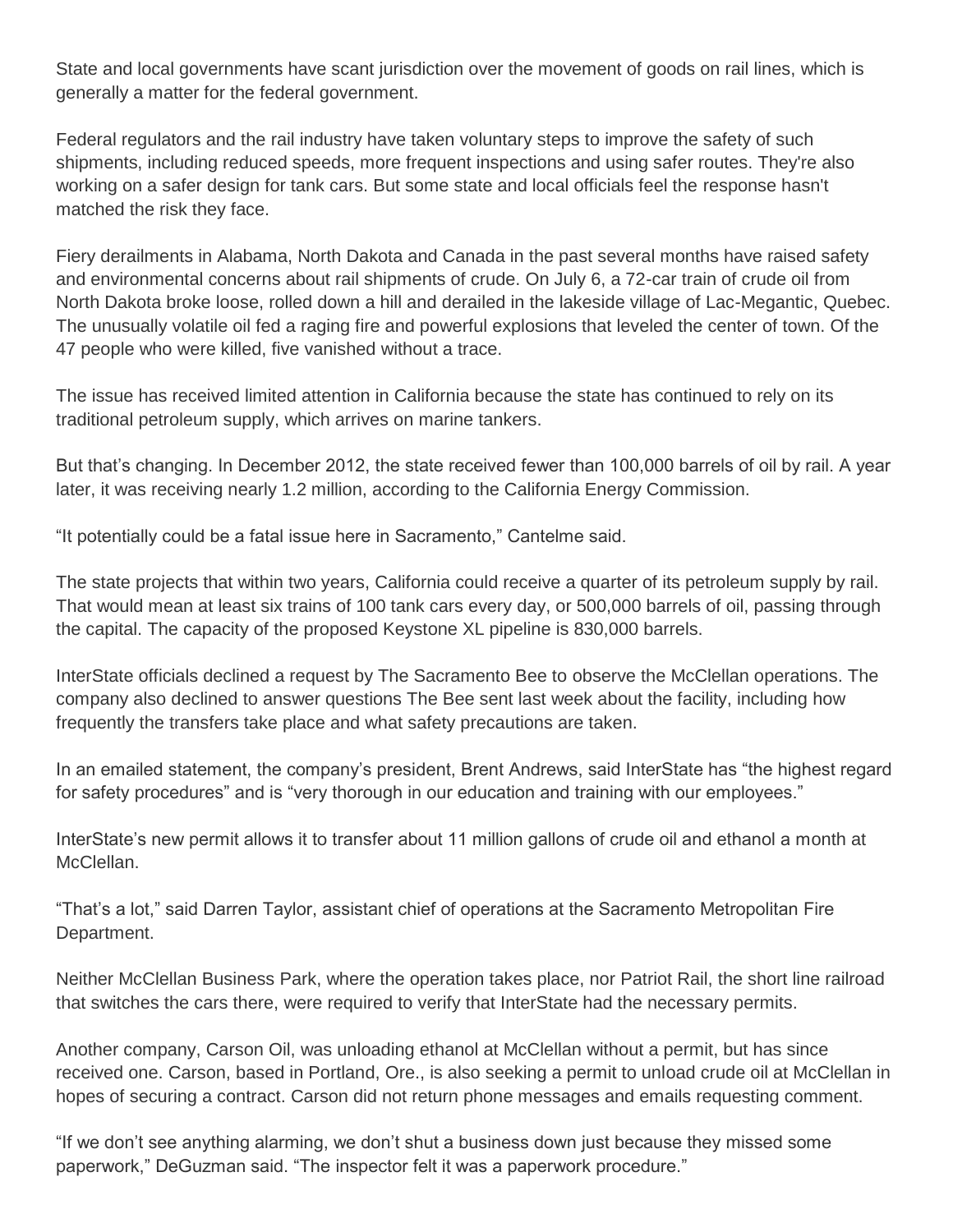The McClellan operation straddles the boundary between Metropolitan Fire's jurisdiction and that of the Sacramento Fire Department. Both departments could be involved in an emergency response to the site.

After a reporter told him about the facility last week, Dan Haverty, the city fire department's interim chief, sent his battalion chief and a hazardous materials inspector to McClellan, where they reported finding 22 tank cars loaded with crude oil.

Haverty said far more hazardous commodities move by rail through Sacramento, including toxic chemicals, such as chlorine and anhydrous ammonia, and that his department has planned and trained for emergencies involving those materials.

Taylor said he was "comfortable and confident" in his department's capabilities.

But Niko King, Sacramento's assistant fire chief, said he didn't have a lot of information on what was coming through the region by rail and new risks his department might face.

"I don't want to say we're in front of the curve," he said. "We're definitely reacting."

The U.S. Department of Transportation has required that petroleum producers test and properly label and package Bakken oil before it is transported. But once the oil reaches its destination, whether a refinery or a transfer facility, such as the one in Sacramento, it's handled no differently than conventional crudes.

The McClellan operation falls outside of some agencies' jurisdiction. The Sacramento County Environmental Management Department regulates crude oil storage facilities, but McClellan isn't considered one.

"We regulate the stuff that's there" for more than 30 days, said Elise Rothschild, chief of the department's Environmental Compliance Division, "not the stuff in transit."

The railroads bringing crude oil to Sacramento, meanwhile, are not required to tell local officials that they're doing so. One of them, BNSF Railway, is the nation's largest hauler of crude oil in trains, mostly from North Dakota.

Earlier this month, CSX, the largest railroad on the East Coast, reached an agreement with Pennsylvania's emergency management agency to share information on the shipment of hazardous materials on its network, including crude oil.

But the agreement requires state officials not to make the information public. It is possible to determine where shipments are going, however. BNSF, for example, lists Sacramento as one of its crude-by-rail terminals on a marketing website. A Sacramento Bee photographer who visited the McClellan site recently found crude oil being transferred from rail cars to trucks, activity that was plainly visible.

Cantelme said he's begun in recent weeks to organize a regional task force with other local officials and the state Office of Emergency Response in an effort to better understand the risks of such operations and develop a coordinated response plan.

"This is preliminary for us," he said. "We're just now getting into it."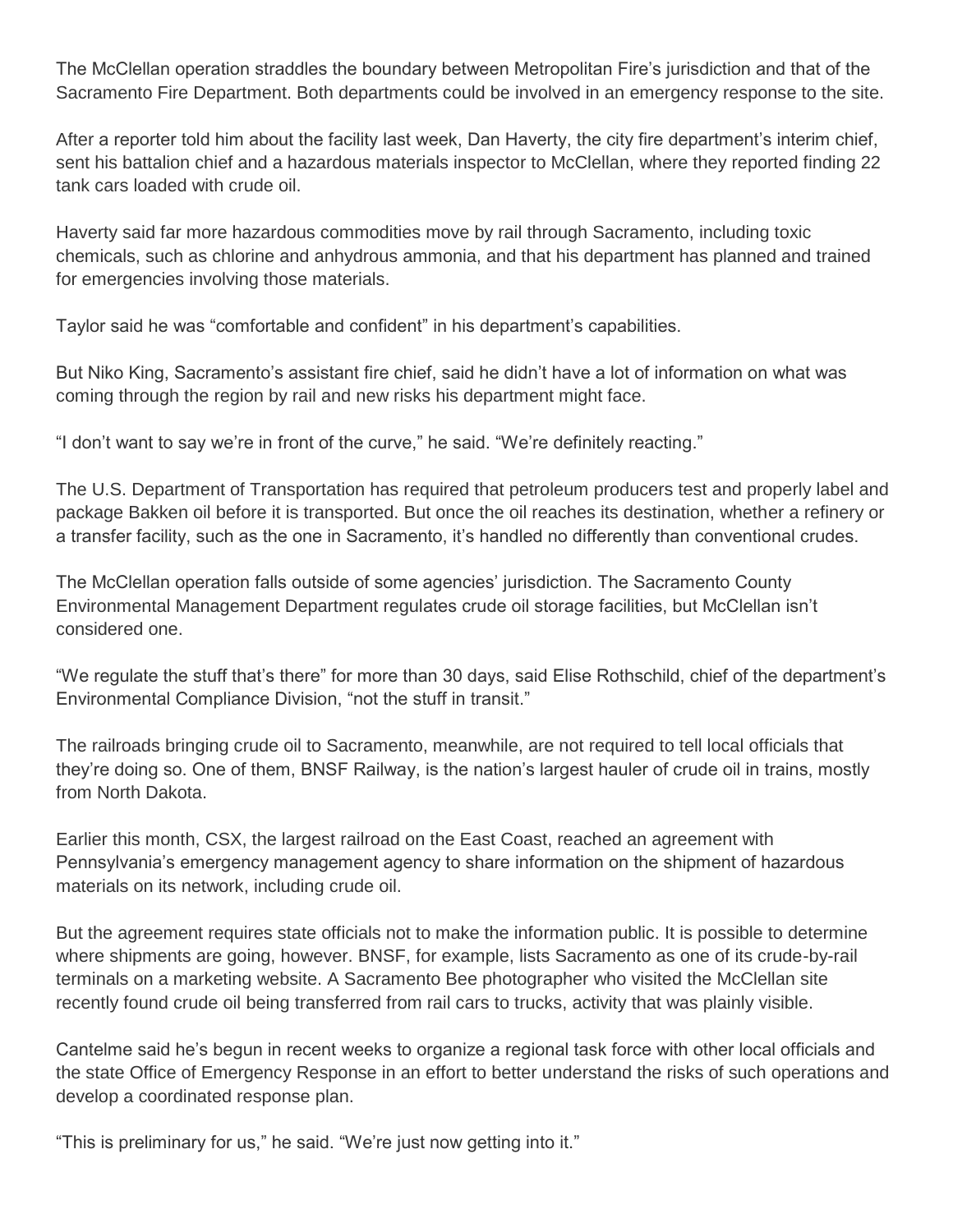A McClatchy analysis of federal data showed that more than 1.2 million gallons of crude oil spilled from trains in 2013 alone. In contrast, fewer than 800,000 gallons had been spilled nationwide from 1975 to 2012.

"Nobody saw this incredible increase in volume," said Tom Cullen, administrator of the oil spill prevention office in the California Department of Fish and Wildlife. In his January budget proposal, Gov. Jerry Brown proposed increasing funding for the Office of Oil Spill Prevention and Response and shifting its focus from marine spill to inland spills.

Other states where crude oil shipments have increased are taking action.

In January, New York Gov. Andrew Cuomo directed several state agencies to review safety procedures and emergency response plans. That state's capital, Albany, has become a hub for rail shipments of North Dakota and Canadian oil for East Coast refineries. Earlier this month, Albany County placed a moratorium on the expansion of a train-to-barge facility blocks from state offices until the completion of a health study.

Washington lawmakers considered several measures to address increased oil shipments, including a 5 cents a barrel tax on crude oil shipped by rail into the state, but the efforts died before the session adjourned last week.

Activists in the Bay Area cities of Benicia, Richmond and Martinez are fighting the expansion of crude oil deliveries to local refineries. Earlier this month, Elizabeth Patterson, the mayor of Benicia, called on Brown to sign an executive order similar to Cuomo's.

*Tate reported from Washington. Bizjak of the Sacramento Bee reported from Sacramento. Email:[ctate@mcclatchydc.com](mailto:ctate@mclcatchydc.com), tbizjak@sacbee.com; Twitter: [@tatecurtis](https://twitter.com/tatecurtis)*

Read more here: [http://www.mcclatchydc.com/2014/03/29/222807/sacramento-officials-kept-in](https://twitter.com/tatecurtis)[dark.html#storylink=cpy](https://twitter.com/tatecurtis)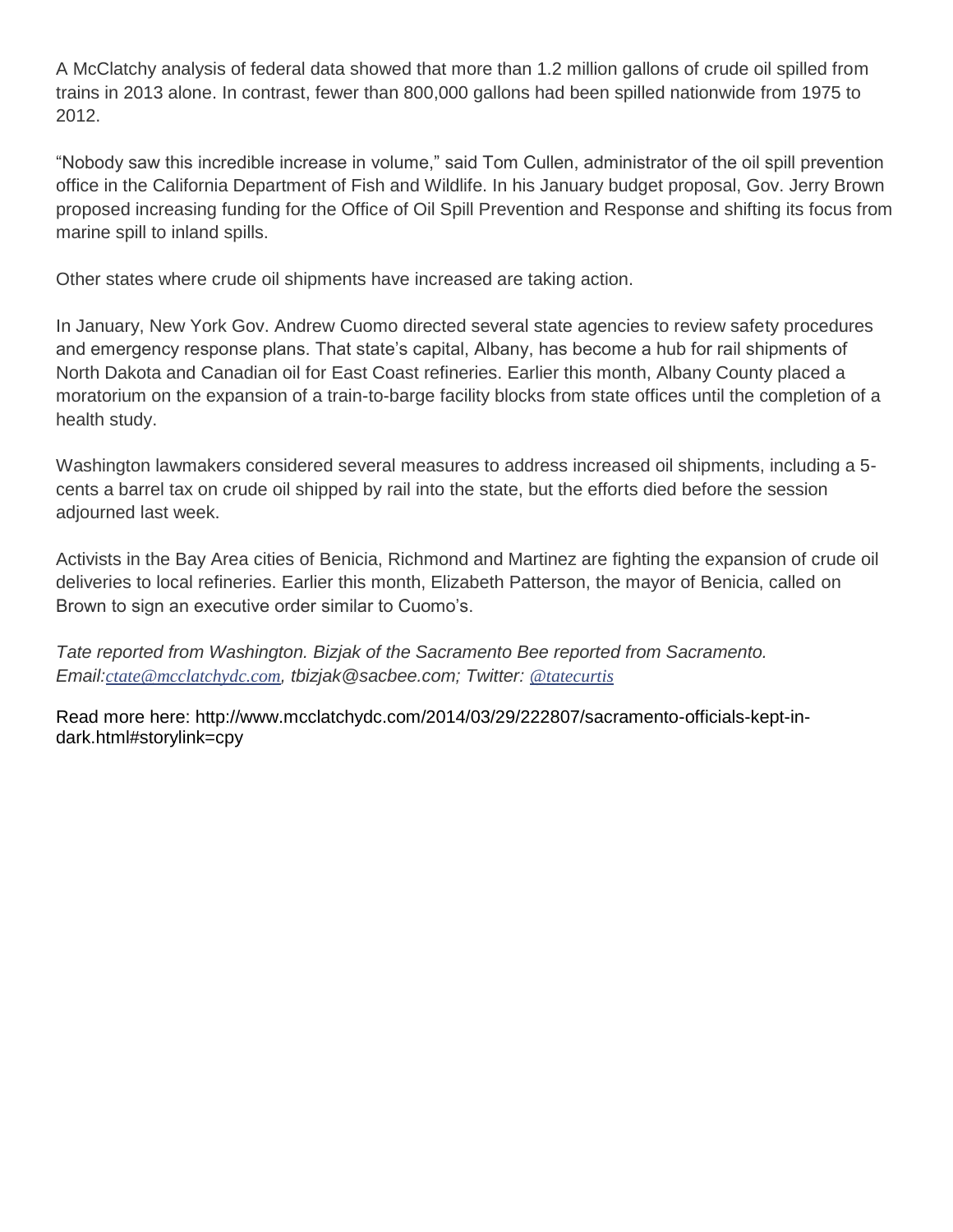# After oil, natural gas may be next on North American rails

#### BY EDWARD MCALLISTER

**NEW YORK** Mon Jun 16, 2014 1:12am EDT



1 OF 2. Irving Oil workers inspect rail cars carrying crude oil at the Irving Oil rail yard terminal in Saint John, New Brunswick in this March 9, 2014 file photo.

(Reuters) - As politicians debate the dangers of a massive increase in oil carried by rail in North America, railroads and energy producers are considering the same for natural gas.

Buoyed by the unexpected success of crude by rail, companies are beginning to consider transporting natural gas as remote drilling frontiers emerge beyond the reach of pipelines, executives said.

Natural gas by rail is years away and likely to face strong public resistance after a series of explosive crudeby-rail accidents. But the potentially multibillion-dollar development could connect gas-rich regions like North Dakota with urban centers, presenting an opportunity for railroads, drillers and tank car makers already cashing in from hauling oil on trains.

It could also be a cure for environmentally unfriendly flaring, a growing problem in far-flung areas where more than \$1 billion of natural gas produced alongside oil is burned off each year for lack of processing plants or pipelines that can take years to build.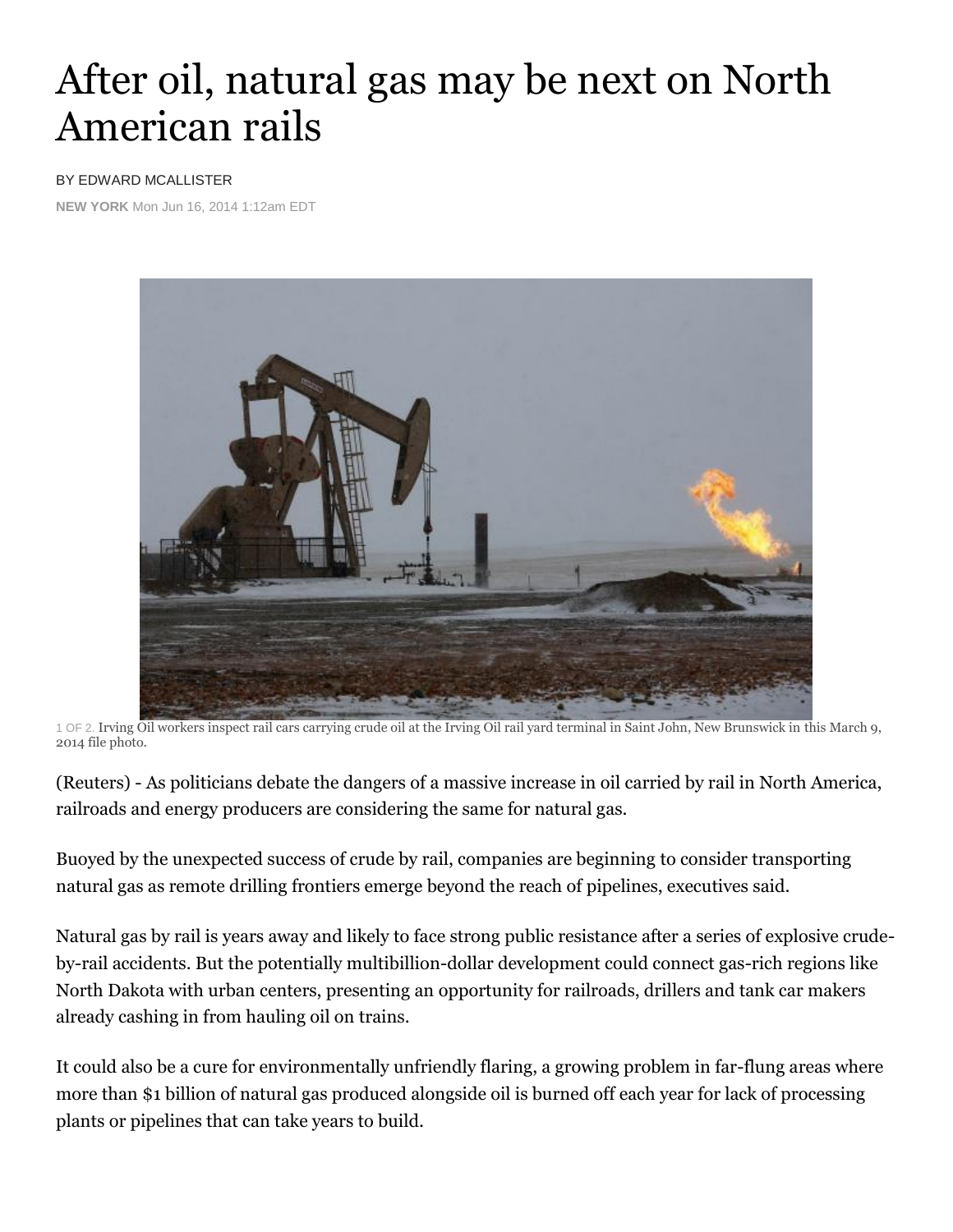"Everyone is talking about moving gas by rail," said David Demers, chief executive officer of Westport Innovations, which is developing technology for natural gas-powered locomotives. "They see this as a large opportunity and have their pencils out to see how it could work."

Demers said Berkshire Hathaway's BNSF was one railroad considering the move.

BNSF declined to comment on its plans, but a spokeswoman said it would take time for any development of gas by rail.

Transporting gas by rail, most likely as cryogenic liquefied natural gas (LNG), faces obstacles. The technology is in its infancy, and so far no tank car is permitted to carry the fuel on U.S. rails. Nor are there enough plants that convert natural gas to LNG to support a robust gas-by-rail market, experts said.

More-volatile liquids like ethylene and propane already travel on the rails in growing volumes. But as concerns about the safety of crude by rail intensify, regulators are exercising extreme caution with uncertified fuels like LNG, said executives involved in developing the technology.

Stressing that it is too early to say, many of the major Class 1 railroads that have embraced crude by rail declined to speak about specific plans for gas by rail. Calgary-based Canadian Pacific Railway Ltd, for example, was just "monitoring any discussions in this area," a spokesman said.

Breitling Energy Corp CEO Chris Faulkner said he and other gas producers were discussing the idea, but his company was not considering it.

"I can only imagine the amount of pushback we're going to have on transporting gas by rail," Faulkner said. "The discussion isn't about safety and fact, it's about fear."

But as railroads team up with companies like General Electric Co and Caterpillar Inc to develop technology to run locomotives on LNG, many say that hauling the fuel as cargo is the next step as a drilling revolution transforms North American energy markets.

## "A LOT OF MONEY"

LNG, natural gas cooled and shrunk to a liquid for shipping, already powers heavy-duty trucks and boats in the United States and Canada. A network of fueling stations is cropping up with backing from the likes of Royal Dutch Shell Plc and Clean Energy Fuels Corp.

Small-scale refrigeration plants that can turn gas to LNG are being built in drilling regions to reduce gas flaring. In remote North Dakota, one-third of the gas produced is flared.

Now, gas by rail is emerging as a possibility. Energy producers have approached Jacksonville, Floridabased CSX Corp about moving LNG by rail, said Louis Renjel, vice president of strategic infrastructure initiatives, but the company has no plans to do so.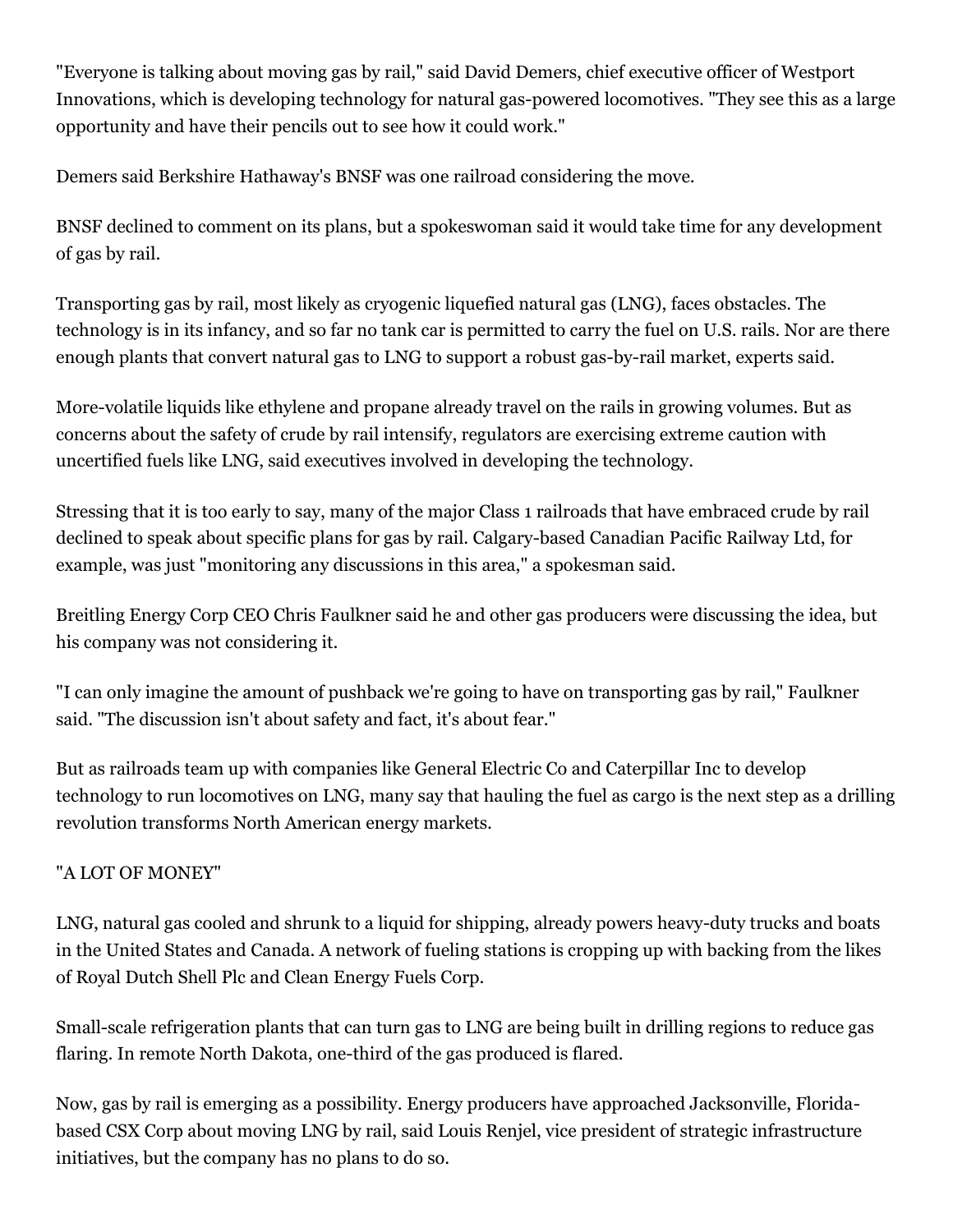Westport Innovations has been approached about developing fuel systems for tank cars that would haul LNG as cargo, according to Paul Blomerus, director of the company's high horsepower sector.

"They make a lot of money transporting oil, so it would make sense" to do the same with gas, Blomerus said.

BNSF is testing LNG-powered locomotives and million-dollar tank cars that would hold the fuel, the first step in a plan announced last year to wean trains off costly diesel.

Regulators and railroads last year established a task force to establish standards for LNG rail cars. A spokesman for the U.S. Federal Railroad Administration said there was no specified deadline for drafting actual rules.

Building these tank cars would be "a natural progression into hauling LNG, similar to what we do with crude oil," said Ken Webster, chief accounting officer at Chart Industries Inc.

Outside North America, steps have already been taken. Chart is developing an LNG tank car in Germany in a joint venture with Hamburg-based manufacturer VTG Aktiengesellschaft.

Japan Petroleum Exploration Co began transporting LNG by train in 2000 by loading specially designed tanks onto railcars, supplying local distributors in regions beyond the reach of gas pipelines. The company says the trains have proven cheaper than trucks in supplying LNG.

### EXTRA PRESSURE

Crude by rail has been a lesson not just in how quickly a new transport can emerge but also in the dangers.

An unmanned train carrying crude oil from North Dakota's Bakken region exploded and killed 47 people in the center of the Canadian town of Lac Megantic in July.

Among a string of other accidents, 21 oil tank cars on a BNSF train caught fire after a crash in Casselton, North Dakota, in December.

As concerns grow, a movement against new crude train infrastructure has emerged.

This has "paced" if not slowed progress in rail transport of fuels, said Tina Donikowski, who heads a team developing gas-powered locomotives at General Electric.

"The Federal Railroad Administration is being very cautious," Donikowski said. "They most definitely feel the extra pressure with the problems of crude by rail."

(Reporting by Edward McAllister; Editing by Jessica Resnick-Ault and Lisa Von Ahn)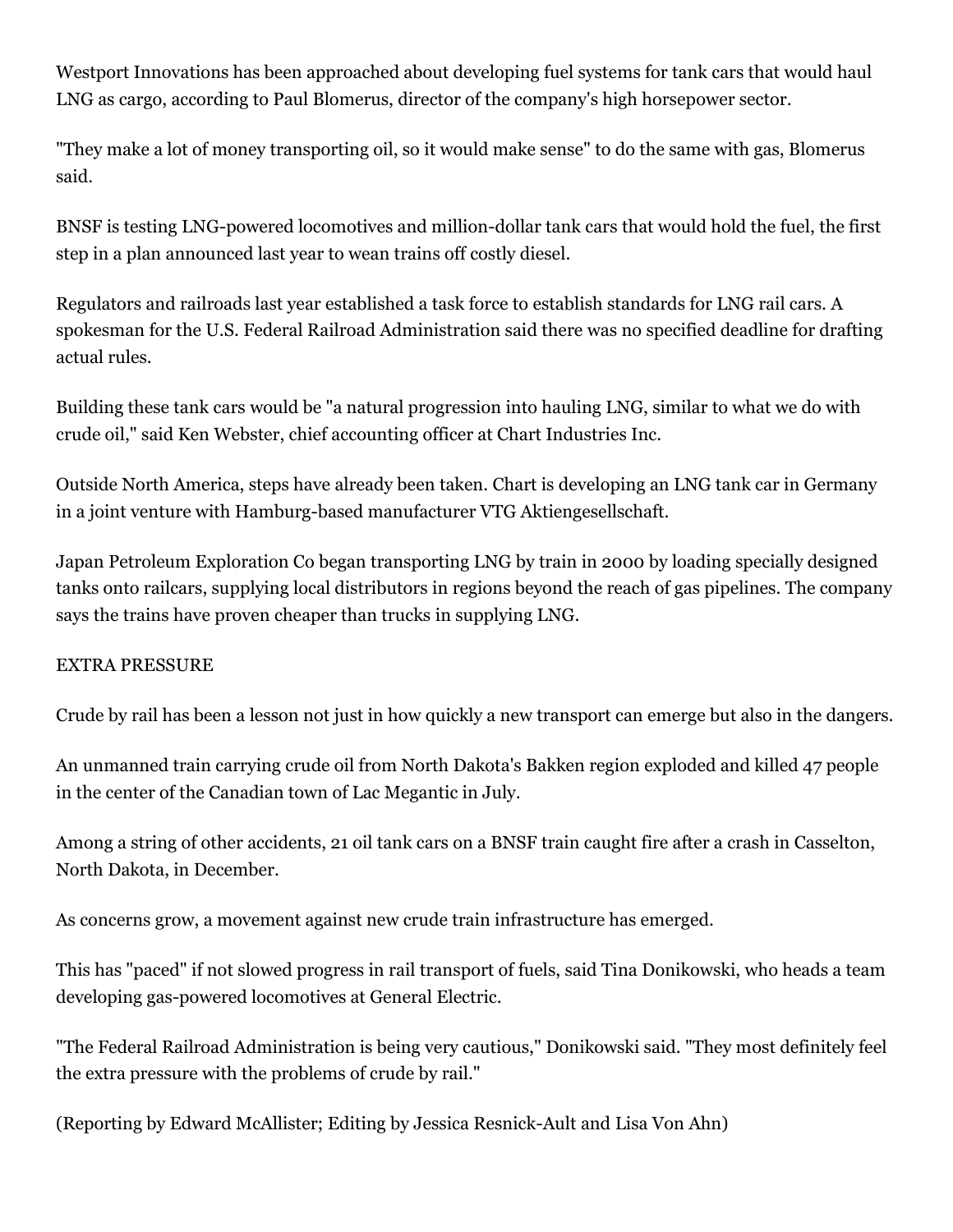# 2 States Beef Up Oil-by-Rail and Pipeline Safety After String of Accidents

Other states that have surging oil-by-rail traffic and pipelines carrying tar sands are expected to consider similar safety requirements.

[By Elizabeth Douglass, InsideClimate News](http://insideclimatenews.org/author/elizabeth-douglass)

Alarmed by a string of explosive and disastrous oil spills, two states recently passed laws aimed at forcing rail and pipeline companies to abide by more rigorous emergency response measures instead of relying on the federal government.

The moves by New Hampshire and Minnesota reflect a desire for more control over in-state hazards, as well as mounting frustration over gaps in federal law involving oil pipelines and oil trains, superficial federal reviews and the [secrecy surrounding spill response plans](http://insideclimatenews.org/news/20130820/burst-pipelines-spill-plan-none-your-business-suggests-regulator) submitted to U.S. regulators.

"At this point, lots of states are looking at oil-by-rail and thinking about how they would respond—whether they have the resources, whether their first responders have the resources, and whether their laws are sufficient to protect their communities," said Rebecca Craven, program director at the **Pipeline Safety** [Trust,](http://pstrust.org/) a safety advocacy group based in Washington State.

It's the same with pipelines. "States are becoming more aware of new pipelines being proposed in their states, or expansion of existing pipelines, or changes in [a pipeline's] products," Craven said. "As a result of public concerns being raised, they're starting to respond by undertaking state-level spill response plans. I think it could be a trend."

Under [New Hampshire's law,](http://legiscan.com/NH/text/SB325/id/1014352) which the governor is expected to sign, the state gains the power to establish its own, more stringent requirements for inland pipeline spill response plans and equipment. Minnesota's law creates tougher emergency preparedness standards for pipelines and oil-carrying railroads. It also charges rail and pipeline companies a fee to help equip and train local fire departments to handle oil accidents.

"I think it's pretty much indisputable at this point that what exists at the federal level is not adequate," said Sheridan Brown, legislative coordinator for the [New Hampshire Audubon.](http://www.nhaudubon.org/) "We're happy that there's going to be some state level oversight."

The concern over the safety of oil transport has been building with each major oil pipeline spill and train derailment.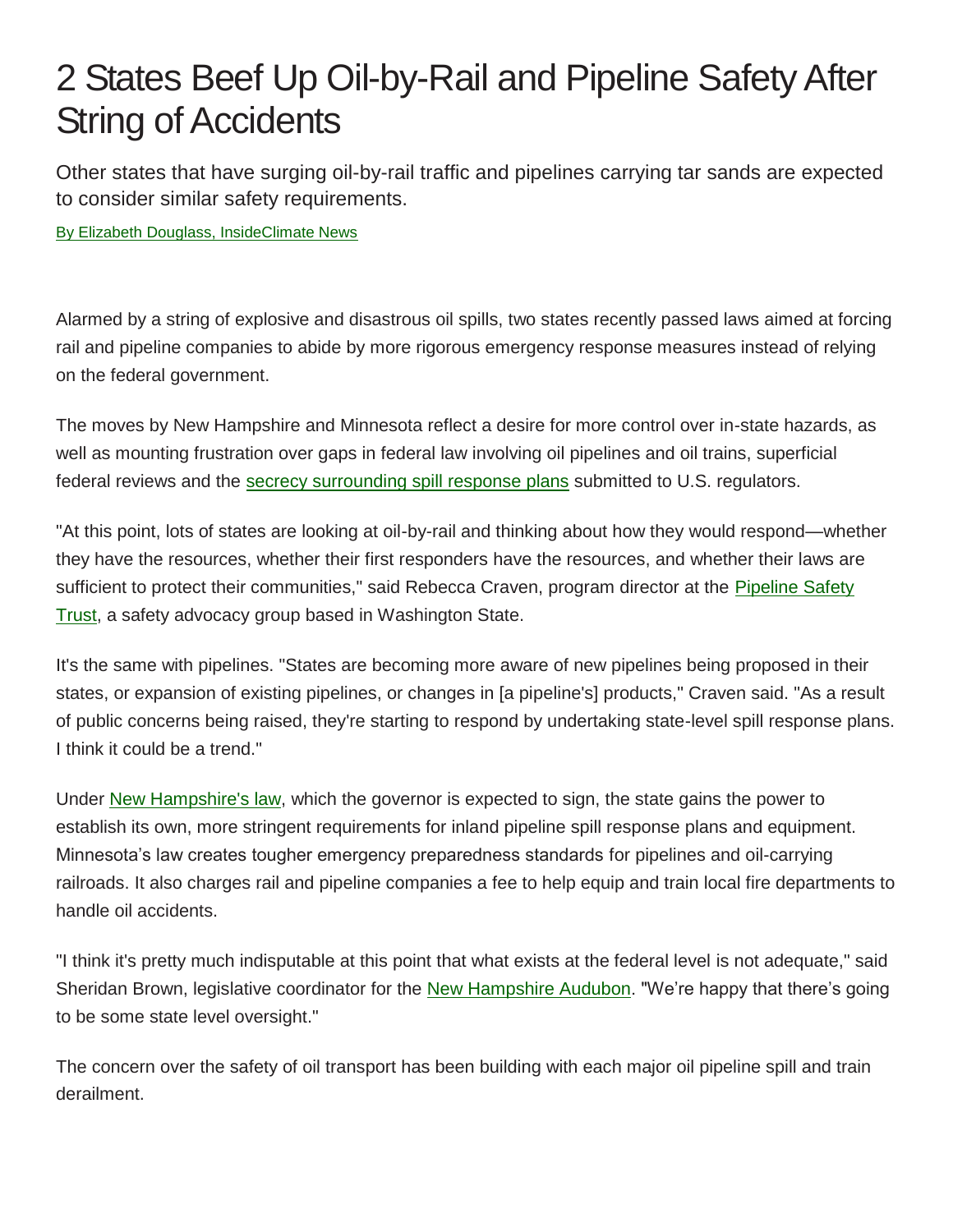The most catastrophic incident was the July 6, 2013 accident in Lac-Mégantic, Quebec, where a train derailed, causing 63 railcars full of North Dakota light crude oil to explode and killing 47 people. Since then, a series of other oil train derailments have resulted in fires or explosions, including in Aliceville, Ala.; Casselton, N.D.; Plaster Rock, New Brunswick; and Lynchburg, Va.

Major pipeline spills have been in the public spotlight, too. The most notable of them is the July 2010 pipeline rupture in Marshall, Mich., where more than one million gallons of tar sands oil spilled, fouling the Kalamazoo River—a disaster that has yet to be fully cleaned up. In April 2013, a pipeline split open and [dumped tar sands oil into a Mayflower, Ark., neighborhood.](http://insideclimatenews.org/exxon-oil-spill-arkansas)

Under pressure to provide better oversight, the [Pipeline and Hazardous Materials Safety Administration](http://www.phmsa.dot.gov/)  [\(PHMSA\)](http://www.phmsa.dot.gov/) and the [Federal Railroad Administration \(FRA\)h](http://www.fra.dot.gov/Page/P0001)ave enacted and proposed new rules for pipelines and [trains](http://www.phmsa.dot.gov/portal/site/PHMSA/menuitem.6f23687cf7b00b0f22e4c6962d9c8789/?vgnextoid=b7ae80ffe38c5410VgnVCM100000d2c97898RCRD&vgnextchannel=d248724dd7d6c010VgnVCM10000080e8a8c0RCRD&vgnextfmt=print) and [imposed voluntary restrictions for oil-laden trains.](http://www.fra.dot.gov/eLib/details/L04721)

But both agencies have a history of being [too thinly staffed to carry out the oversight already required of](http://insideclimatenews.org/news/20140424/federal-pipeline-and-oil-rail-regulator-making-9-staff-cut-confounding-experts)  [them.](http://insideclimatenews.org/news/20140424/federal-pipeline-and-oil-rail-regulator-making-9-staff-cut-confounding-experts) And with industry lobbyists working to derail new regulations, critics worry that the [necessary](http://blog.seattlepi.com/seattlepolitics/2014/04/25/oil-trains-u-s-promises-action-while-canada-takes-action/#20920101=0)  [protections will never be enacted.](http://blog.seattlepi.com/seattlepolitics/2014/04/25/oil-trains-u-s-promises-action-while-canada-takes-action/#20920101=0)

"Essentially, there's no meaningful regulation or requirements or standards for oil spill response for railroads," said [Paul Blackburn,](http://pstrust.org/wp-content/uploads/2013/03/shortbio-blackburn-20140530.pdf) an attorney and consultant who helped push for Minnesota's new law. "Instead, decades old federal regulations continue...[that] for all practical purposes exempt railroads from federal oil spill response standards."

#### **Urgency Felt in Wash., N.H.**

Under the [federal 1990 Oil Pollution Act,](http://www.gpo.gov/fdsys/pkg/USCODE-2010-title33/html/USCODE-2010-title33-chap40.htm) states are allowed to enact their own rules for spill preparedness as long as they are equal to or more rigorous than the federal regulations. Several, including California, Washington, and Oregon, did so years ago.

Now, railroads carrying crude oil through Minnesota have to submit spill prevention and response plans to the state pollution control agency, carry out practice drills and comply with other requirements in an emergency. Companies that move oil in the state via rail or pipeline also have to pay a fee to fund training and buy equipment for emergency crews to respond to an oil-train explosion or pipeline rupture.

"Minnesota recognized that scores of its cities and towns are threatened by crude oil shipments by rail and pipeline, and that local first responders are almost always the first on the scene," said Blackburn. "To respond to a major spill—such as from an oil unit train [of around 100 tank cars]—is well beyond the abilities of most rural fire departments."

Blackburn said he expects other states that have growing oil-by-rail traffic to consider similar fees and requirements.